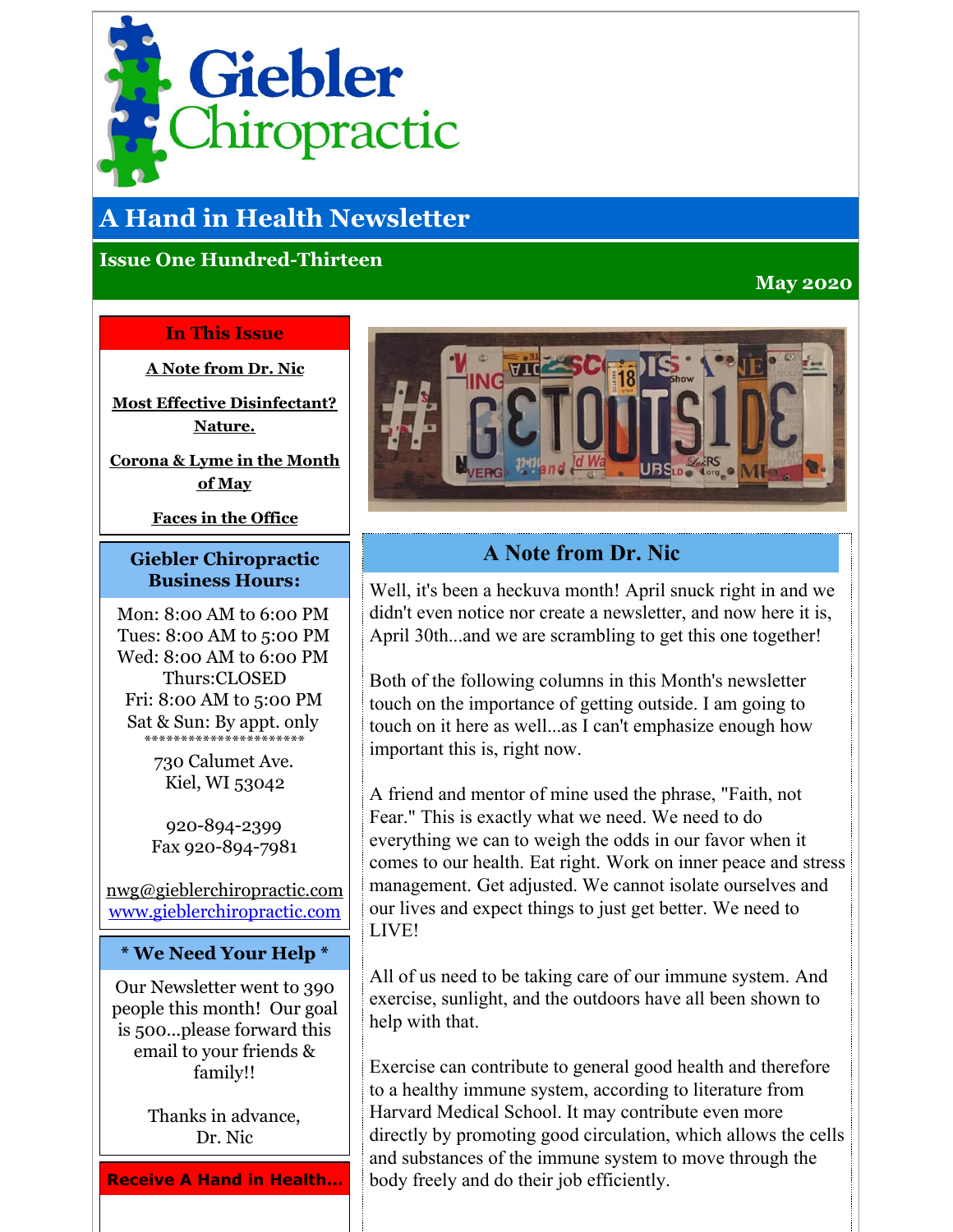

Providing a quick, inexpensive and 99.9% accurate DNA test result.

For victims of tick bites, a swift, correct diagnosis of the presence of Lyme Disease is of critical importance, so if infected, doctors or vets can determine treatment.

Tick Test kits are compact and durable, perfect for storing in your medicine cabinet, or for convenience, in your back pack, golf bag or first aid kit.

**Available in the office for \$29.99!**

#### **Did you know?**

Cinco de Mayo in Mexico, Spanish for "Fifth of May" is an annual celebration held on May 5. The date is observed to commemorate the Mexican Army's victory over the French Empire at the Battle

A study conducted by Georgetown University Medical Center acknowledges the role sunlight plays in vitamin D production, but also found another surprising benefit: "Sunlight directly activates key immune cells by increasing their movement," according to one of the researchers. T cellsa type of white blood cell crucial for immune response, were found to be more mobile after test subjects were exposed to sunlight.

And simply spending time outdoors has been associated with a range of health benefits, from lower incidence of diabetes to decreased blood pressure. It may even lower your risk of a heart attack.

Please "**#getoutside**" and get some fresh air!

## **Most Effective Disinfectant? Nature.**

If you've read my columns for any amount of time, you're aware of my propensity to urge you to "get outside." In my opinion, right now it's more important than ever. This may make some of you feel uncomfortable, but I believe we are safer outside and in nature than we are in other places that we are frequenting these days. Walmart, the grocery store, gas stations...all of these spots may get us sick. It's very unlikely that "the woods" will. And there is some pretty solid research to back this up, which I will share in a moment.



There is a plethora of scientific literature and anecdotal experiences that show that outside air is immensely safer than indoor air within constrained spaces. Recent studies have found that the vast majority of transmission in areas like New York City are due to public transportation (subways, buses, etc). Dense and heavily populated areas (perhaps like the stores that are currently deemed 'essential') may put you at more risk than the Kettle Moraine State Forest.

- One study from last month in China examined 1245 confirmed cases and found that exactly two of the cases could be attributed to transmission in an outdoor environment from one person to another.
- Nishiura et al., 2020: Transmission of COVID-19 in a closed environment was 18.7 times greater compared to an open-air environment (95% confidence interval).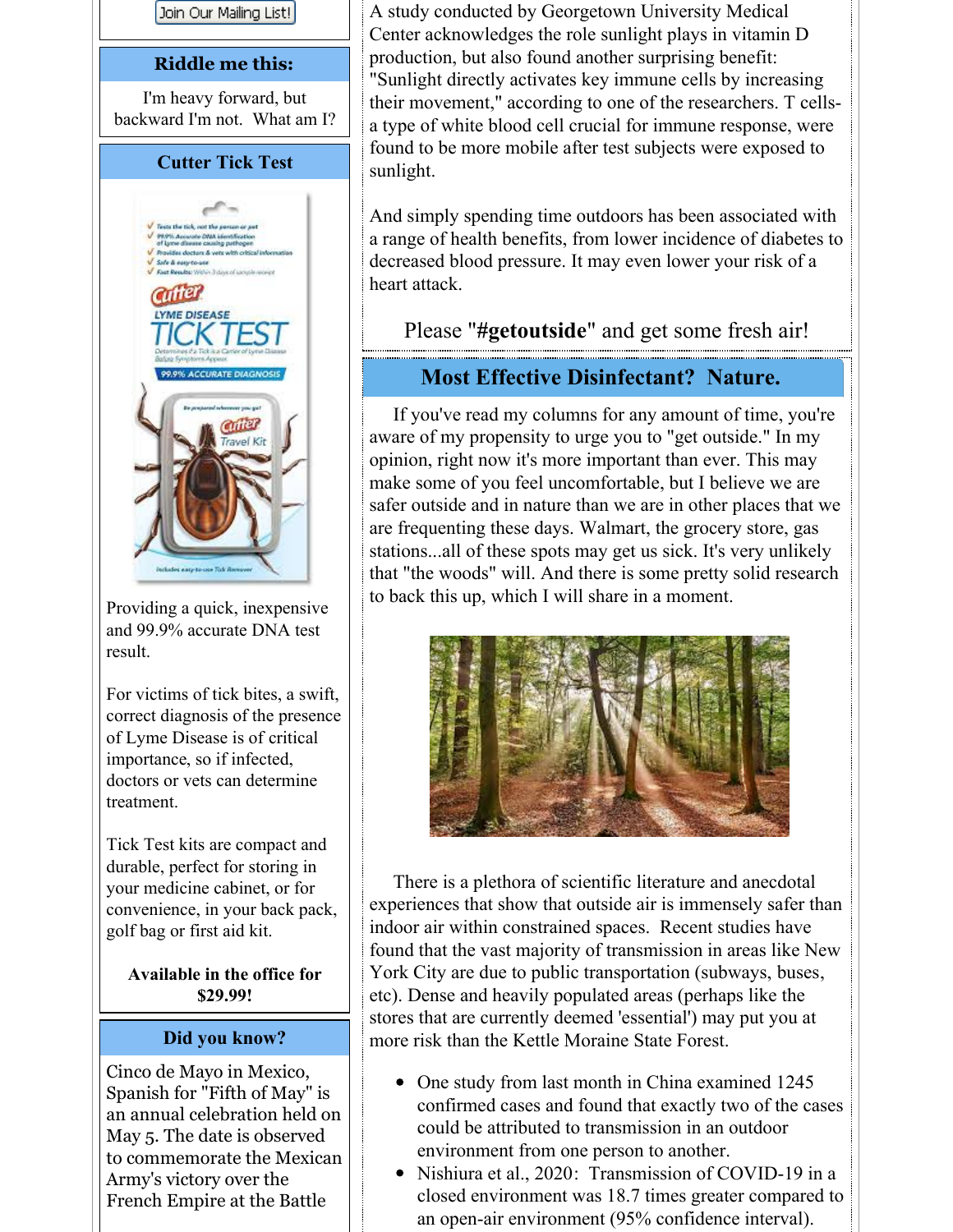of Puebla, on May 5, 1862, under the leadership of General Ignacio Zaragoza. The victory of the smaller Mexican force against a larger French force was a boost to morale for the Mexicans. Zaragoza died months after the battle due to illness. A year after the battle, a larger French force defeated the Mexican army at the Second Battle of Puebla, and Mexico City soon fell to the invaders.

In the United States, Cinco de Mayo has taken on a significance beyond that in Mexico.

More popularly celebrated in the United States than Mexico, the date has become associated with the celebration of Mexican-American culture. These celebrations began in California, where they have been observed annually since 1863. The day gained nationwide popularity in the 1980's thanks especially to advertising campaigns by beer and wine companies. Today, Cinco de Mayo generates beer sales on par with the Super Bowl.

Considering most of the Cinco de Mayo beer sales is Corona...this could be a big year of celebrating!



Lidia Morawska, professor and director of the International Laboratory for Air Quality and Health at Queensland University of Technology in Brisbane, Australia, stated the following: Being outdoors is safe, and there is certainly no cloud of virus-laden droplets hanging around... Firstly, any infectious droplets exhaled outside would be quickly diluted in outdoor air, so their concentrations would quickly become insignificant.

Click [here](http://r20.rs6.net/tn.jsp?f=001AJWxanvSMp3wDh-n9S2h1EhmcVArYm6gX1U6InYSYVfQaZHfsIQS0imm_2iCZtDl18Hg5KeWfuIKjtoabwnB6-PdqZONw2dUTuHQcbENnKtd9FYID06zlO3t9H_S3KyHP6caJqMQ_A7QDFFXTJNaQizbWzT5mQWnJ0eSz2qT-vaUdX35UDI1EmdMHSQK6WhmFG1wosgmnAFKc4qiKZPurTJm-y3L5QgtpfvV056LrOj4m6vEaQBUb-Uydkb4CEK2mn95To7r8Ho=&c=&ch=) to finish reading.

# **Corona & Lyme in the Month of May**

There have been many 'silver linings' regarding the current pandemic. Much more time has been spent with our kids than ever before. (Sometimes too much!) We are also able to find new activities to take part in and spend more time outside in nature...despite our state's administration now shutting down many state parks and national forests.

I've been outside with the kids even more, and last week I found my first 2 ticks of the season. Luckily they were just crawling around on me, looking for a spot to start digging in. This is early April, but it's time to start checking.

The month of May is Lyme Disease Awareness Month, and here in Wisconsin, we ALL need to become much more vigilant about this disease. It continues to be on a dramatic rise, and it is not anything you want to take lightly. Having experienced Lyme Disease personally and having seen it multiple times in the office in the last several years, I can attest that it is a terrible condition. You need to do all you can to protect yourself, your pets, and most especially...your children.

In June of 2008 (it has been Twelve YEARS ALREADY?!), while I was working in Plymouth, I attended a nutrition seminar in Stevens Point. (Oddly enough, it was at this seminar that Dr. Mike Schleicher first asked me if I was interested in taking over the chiropractic office he owned in Kiel!) Being an avid trail runner, I stopped just outside of Waupaca to go running on a segment of the Ice Age Trail. That trail was not very well-kept and was very overgrown. For most of the run, I had to duck under tree branches and my legs were constantly brushing up against the long grass along the sides of the trail. The 'trail' was barely a trail.

After about a 2-hour run, I was back at my car and continuing my drive to Stevens Point. Upon arrival at my friend's house, where I was staying, I took a shower. In the shower I found 4 wood ticks on me. By the end of the day, I had found 3 more. It was absolutely disgusting.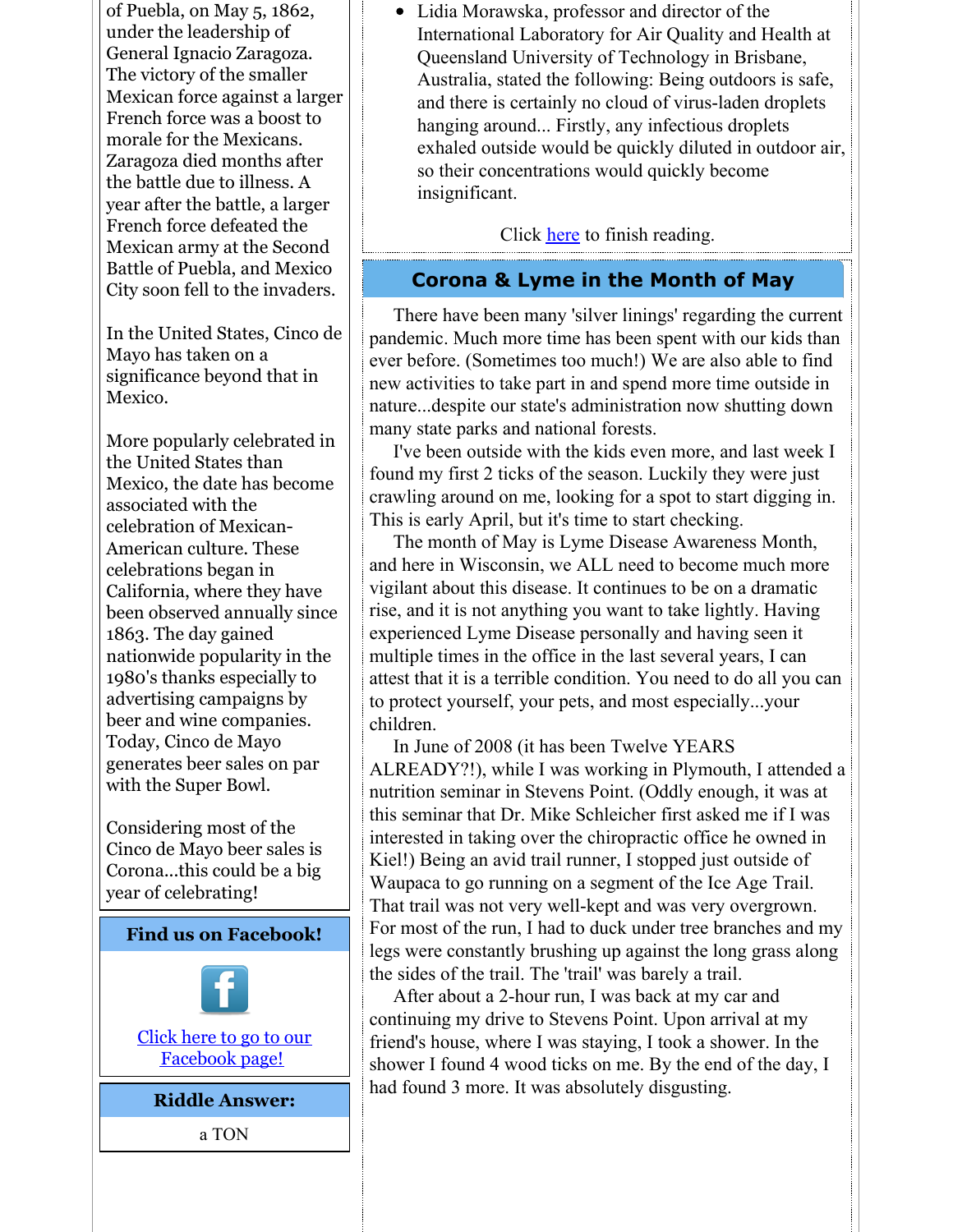

That night, I was sitting on my bed and texting Ellie about my day. While doing that, I noticed a little black bug crawling along my thumb. This one wasn't a wood tick. It was a deer tick, which is much smaller, but much more likely to carry Lyme Disease.

Needless to say, I didn't sleep well that night. I had a nonstop sensation of bugs crawling on me. Imagine that! Fast forward 3 weeks, and I was feeling really run down. I remember finishing up a normal Friday at work and being exhausted. I had a headache that made my face hurt when I would move my head in any direction. Although I rarely get headaches, I just assumed it was no big deal, and went out for dinner that night. During dinner with my parents at an Irish restaurant, the headache subsided with a pint of Guinness.

Saturday morning I woke up with the same headache. And a low back ache. I'm a chiropractor and was only 27 years old at the time. I had never experienced low back pain until then! Unfortunately, things continued to go downhill, and my temp continued to climb, all the way to 102 at one point. The worst part?

In bed Saturday night I alternated between sweating fevers in only my underwear and shivering chills in sweatpants and a sweatshirt. Three times during the night I woke up and changed clothes again.

Click [here](http://r20.rs6.net/tn.jsp?f=001AJWxanvSMp3wDh-n9S2h1EhmcVArYm6gX1U6InYSYVfQaZHfsIQS0imm_2iCZtDlL8RxGK9d8upfsIkBbONWiu8uNXz0Hq8Vker8RHaX0QDzOGUXHuQSogz4tAH9STRVS_1CzMYGynEojNgFnThuMQhCkzokIVo2C0bjeO2MHUTCzGHlyxSULHNbqatDEMBQfQkPoC2iZqvuLmHTVf_7O1ddoXV9-x4KAFql_cj0Q33mioH_eiFzZcZcAD8goO4j&c=&ch=) to finish reading.

#### **Faces in the Office**

Meet the Schefflers! I first met Lori shortly after opening Giebler Chiropractic, and not long after that I was seeing the kids and Robert as well.

Cameron is a lot of fun, and I enjoy giving him a hard time...and he takes it well.

I'm so humbled and thankful for the trust of the entire family! Thank you Scheffler Family!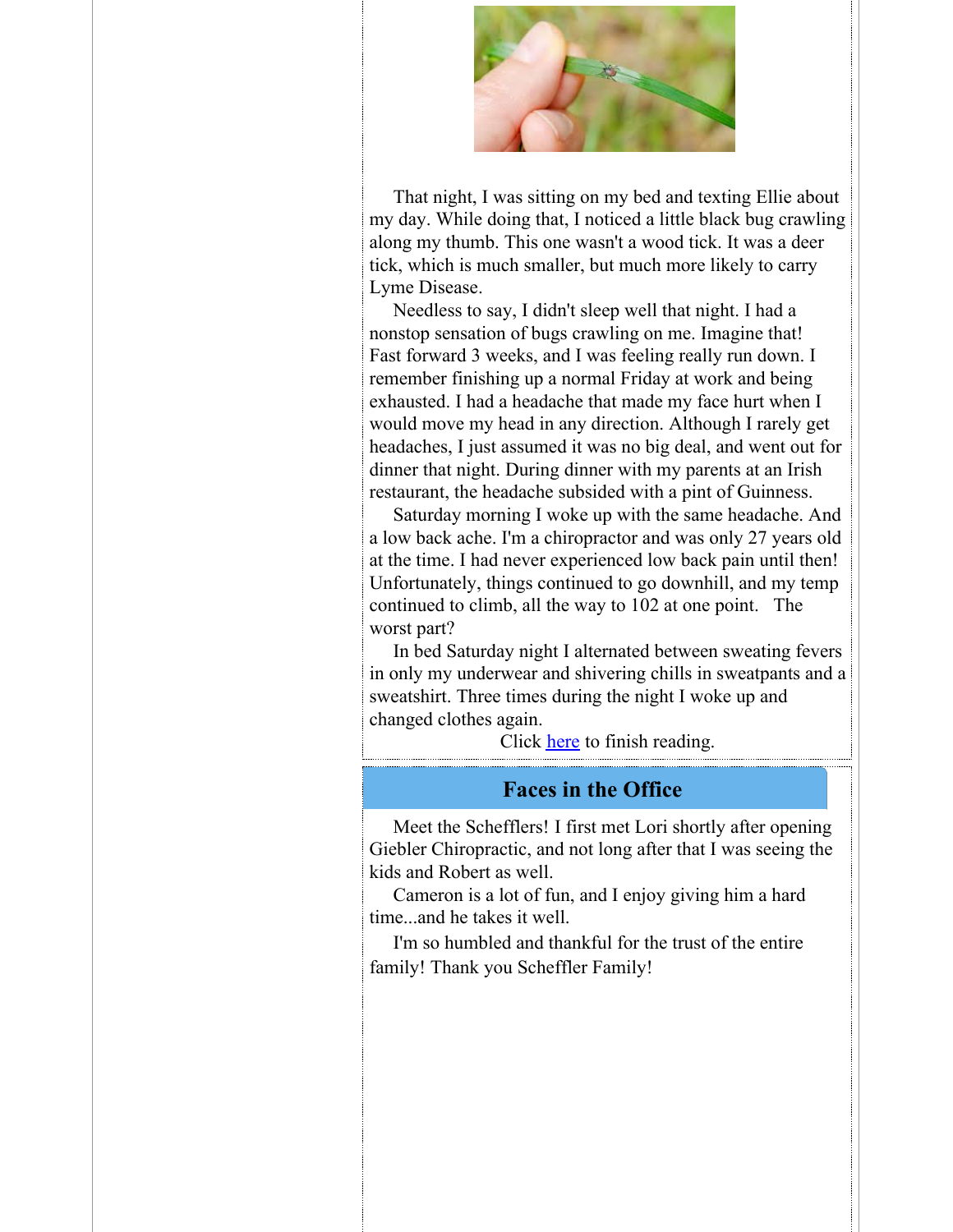

*About the Scheffler Family:* 

We are the Scheffler family from Valders. We are a family of 5; Rob (Dad), Lori (Mom), Garrett (24), Andrea (23) and Cameron (12). The family is involved in the agriculture community, home services, telecommunication for Outagamie County and a student at Valders Middle School.

Giebler Chiropractic and Dr. Nic have helped each and everyone in our family. He was there with much knowledge in helping our daughter during her 4 hip surgeries due to Legg Calve Perthes Disease and her gluten allergy. Our youngest son broke his femur almost 2 years ago and Dr. Nic worked with him keeping in alignment to help his body in the healing process. These are just a few extreme challenges that Dr. Nic has helped us with along with the everyday issues that my husband and I have with our back and hips. I have also learned a lot over the years from Dr. Nic in chiropractic care along with nutritional care. He is truly a wealth of knowledge and is always up for any type of question. If he is unsure of the answer, he is sure to look into it and will find the answer.

#### *What do you like about Giebler Chiropractic?*

Giebler Chiropractic is a friendly and welcoming office. The office ladies are always in a pleasant demeanor and always helpful. They are all always helpful in times of immediate need for an appointment as they ALL certainly care about the well being of their patients.

*Best advice you've ever received?*

Taking care of your body with routine alignments is as important as routine oil changes for your vehicles.

#### **Thank You...**

for signing up to receive the Giebler Chiropractic Health Newsletter! Each edition will contain information about current health topics or nutrition and health issues that the doctor wants to